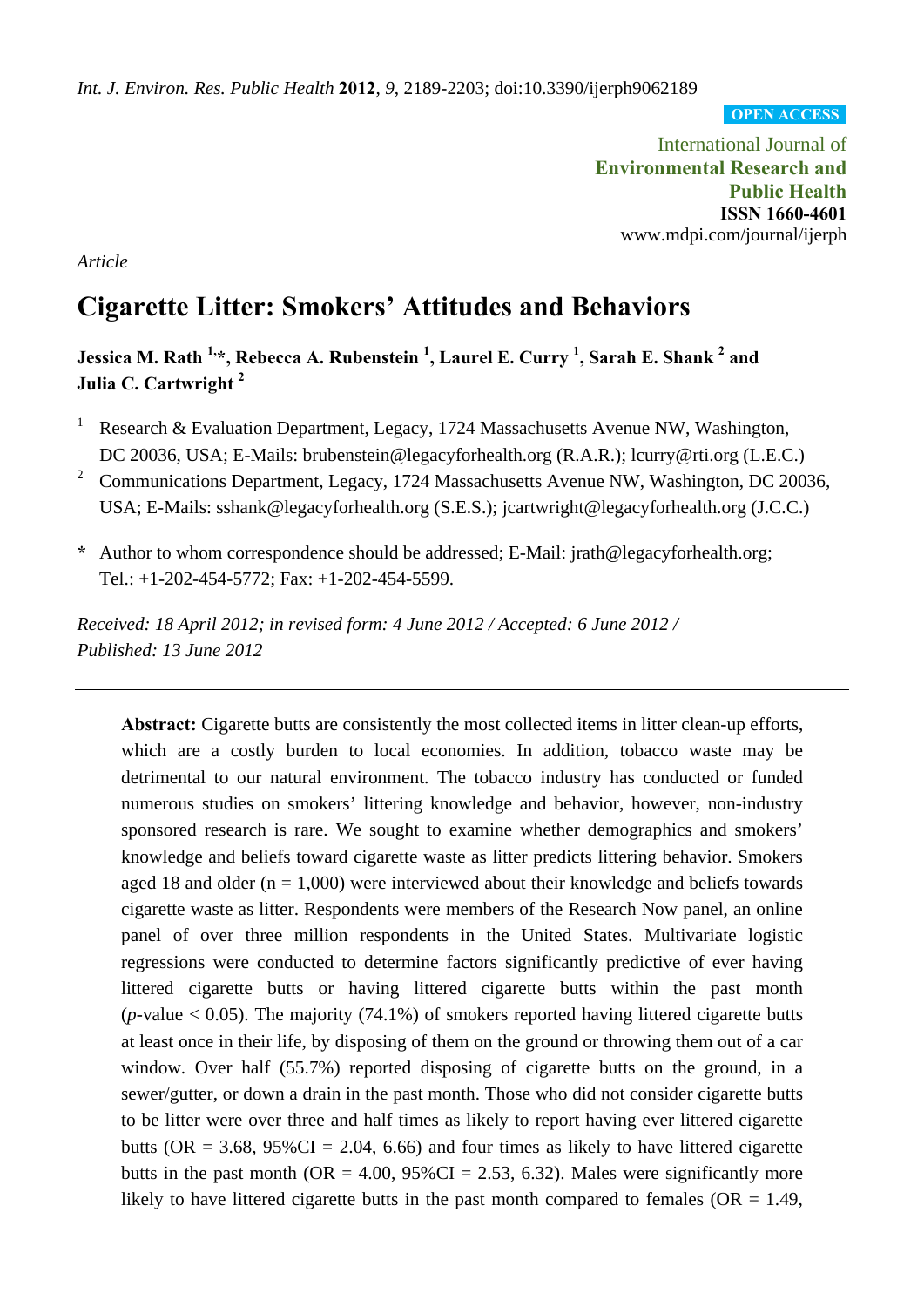$95\%CI = 1.14$ , 1.94). Holding the belief that cigarette butts are not litter was the only belief in this study that predicted ever or past-month littering of cigarette waste. Messages in anti-cigarette-litter campaigns should emphasize that cigarette butts are not just litter but are toxic waste and are harmful when disposed of improperly.

**Keywords:** tobacco; litter; environment, cigarette filters, cigarette butt trash, butt waste

## **1. Introduction**

In addition to being the primary cause of preventable death in the United States (US), smoking is currently the leading contributor to the nation's litter burden [1,2]; cigarette butts are consistently the most littered item in the U.S. In 2009, an estimated 51.2 billion pieces of litter were recovered from roadways in the U.S., of which 38% were tobacco products [3]. Cigarette butts were also the most collected items during clean-up efforts in other locations, including retail areas, storm drains, loading docks, construction sites, parks and playgrounds [3]. Along beaches and waterways, cigarettes were the number one debris item picked up over the past 25 years during the Ocean Conservancy's International Coastal Cleanup (ICC) [4]. Tobacco product litter cleanup is costly: an economic analysis found that cities the size of San Francisco spend, on average, between \$500,000 and \$6 million annually to keep their streets and parks clear of cigarette litter [5].

Limited research shows that cigarette butts do not biodegrade under typical circumstances [6,7]. Cigarette filters are made of cellulose acetate, a plastic containing naturally occurring cellulose modified by adding acetate compounds. Under certain conditions, cellulose acetate is photodegradable and biodegradable [6,8–10]. However, because the plastic in cigarette filters contains particularly high amounts of acetyl groups and is tightly compressed, cigarette butts only disintegrate under conditions described as "severe biological circumstances", such as submersion in sewage [6,8,11]. Very few studies have examined the biodegradability of cigarette butts and most were sponsored by the tobacco industry during a period when they explored manufacturing a biodegradable filter [12]. In 1991, scientists hired by British American Tobacco tested how cigarette filters degraded under various environmental conditions and found that cigarette butts left on a city pavement showed no indication of degrading over two months [6]. Although the tobacco industry has notoriously misrepresented research findings [13], these particular studies were only recently widely available through the Legacy Tobacco Documents Library and were commissioned by the tobacco industry specifically to make internal business decisions [12]. Because these memos were never intended to be public, we can reasonably rely on the results.

Preliminary research suggests that pervasive tobacco waste may be detrimental to our natural environment. Chemicals released from remnants of the tobacco in cigarette butts have the potential to pollute aquatic ecosystems and harm organisms [14–16]. Both smoked and un-smoked cigarettes demonstrate the potential for rapid and prolonged metal contamination of the immediate environment in which they are discarded: in a laboratory study, both released numerous heavy metals into water [15]. Likewise, other research found that one cigarette butt soaked in a liter of water killed half of the fish exposed [14].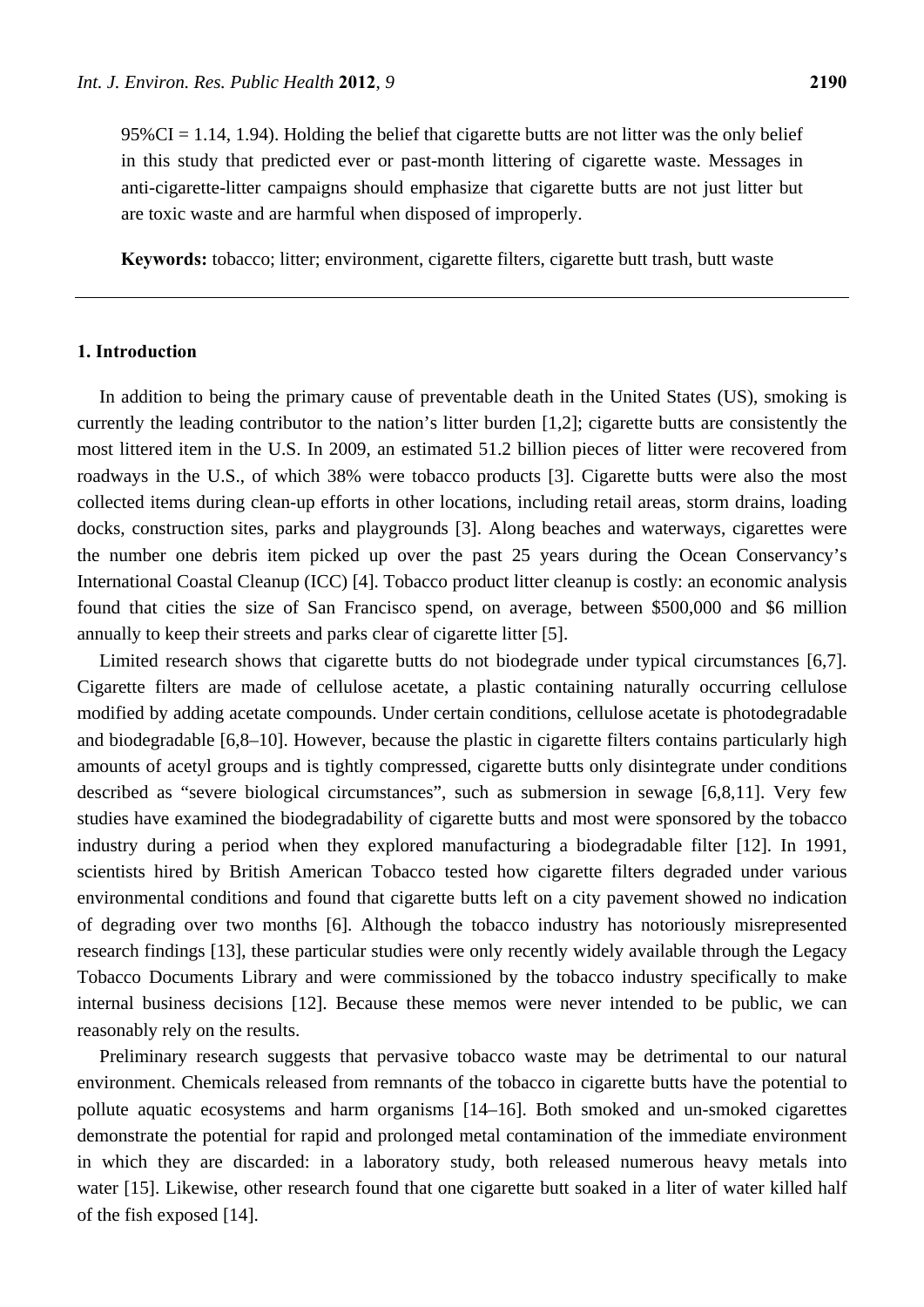A review of tobacco industry internal documents revealed that, since the 1970s, companies have feared the tobacco litter issue might lead to regulation or affect the social acceptability of smoking [12]. One memo cites the perception of the smoker as "careless, offensive and occasionally harmful with his debris" as one cause of the "growing social disapproval of...smoking" [17]. In turn, tobacco companies have teamed up with anti-litter groups, particularly Keep America Beautiful, a national non-profit, in order to carefully steer anti-litter efforts in their favor [18,19]. Similarly, the United Kingdom's Tobacco Manufacturers Association (TMA) boasts that it works closely with Britain's national anti-litter group, Keep Britain Tidy (formerly Environmental Campaigns or ENCAMS) which has directed several anti-litter campaigns [20–22]. Although Keep Britain Tidy receives much of its funding from government agencies [23], they formed the Cigarette Litter Action Group in 2007 "to deal with the growing problem of cigarette litter" and included TMA members on the committee. TMA's members include British American Tobacco UK Ltd., Gallaher Ltd., and Imperial Tobacco Ltd. [24].

In addition to sponsoring anti-litter campaigns, tobacco companies or industry-funded anti-litter groups have conducted virtually all research on smokers' litter attitudes and behavior. In the 1990s, tobacco companies studied smokers' litter beliefs and behaviors through internally funded focus groups and interviews in order to craft anti-littering messages that were neither anti-smoking nor anti-smoker [12,19]. Like the cigarette butt biodegradability reports, this market research was designed to truly uncover smokers' attitudes on cigarette butt litter. For this reason, our study relies on formerly secret industry data for both background information and for comparison to our own findings. However, this data is outdated and to the extent the industry continues to conduct similar research, it is not publically available. Therefore, new, equally unbiased studies on tobacco litter attitudes and beliefs are needed.

Other than a handful of state or local reports, more recent cigarette litter attitude survey research is conducted by tobacco industry supported non-profit groups. For instance, Keep America Beautiful's three-pronged 2009 Littering Behavior in America research, self-described as the "largest litter study ever conducted in the United States", and by the organization as the "first major national litter study in 40 years", was funded by Philip Morris USA [25,26]. Tobacco industry sponsored anti-litter research reports intended for public consumption may be inherently biased because the industry's priority to retain customers supersedes any sincere effort to fully understand why smokers continue to litter despite years of anti-litter campaigns. These conflicting goals may partially explain why industry funded anti-tobacco litter campaigns have failed to show a reduction in tobacco litter [19,27]. The 2009 Littering Behavior in America telephone survey does not examine knowledge or attitudes about the toxicity of cigarette waste nor does it include items about dependence [28] arguably because the industry does not want to draw attention to either issue although both may influence littering. Thus, research without an industry bias is crucial to begin consciously addressing the issue of why tobacco waste persists.

This non-industry supported, national study examines to what extent smokers' beliefs toward tobacco products as litter affected their littering behavior recently and in their lifetimes and whether demographics or beliefs were associated with littering behavior.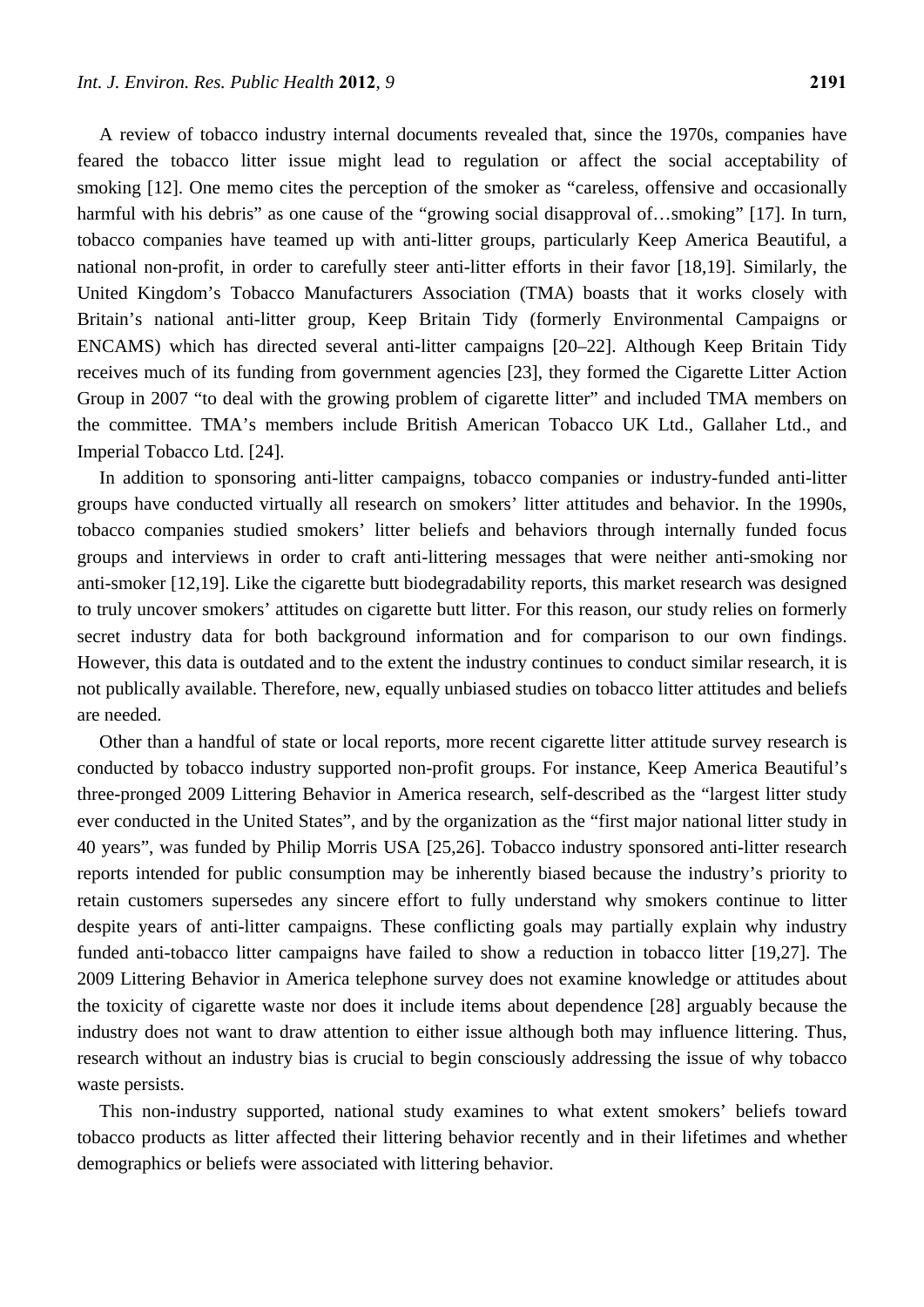## **2. Methodology**

In April 2011, smokers and nonsmokers aged 18 and older  $(n = 2,000)$  from four cities and a national control sample were interviewed about their smoking patterns and knowledge and beliefs toward cigarette waste as litter. The survey was conducted to evaluate a communications initiative about the environmental impact of cigarette butts targeting these cities. The pre-communicationsinitiative sample was used for this analysis. Respondents were members of the Research Now panel, an online panel of over three million participants across the U.S. Multivariate logistic regressions were constructed to determine the factors that were significantly predictive of past-month or ever littering  $(p$ -value  $< 0.05)$ . This study was approved by the Independent Institutional Review Board, Inc.

## *2.1. Sample*

Two hundred smokers and 200 nonsmokers (18 years and older) were drawn from each of four cities. In addition, a sample ( $n = 400$ ) was collected from designated media areas (DMAs) outside of the four cities targeted to receive the campaign message. The survey was originally developed to evaluate Legacy's media campaign scheduled around Earth Day 2011, called "Butt Really". While the results of the "Butt Really" campaign were null for demonstrating an increase in campaign awareness in selected cities, trends were in the right direction in terms of changing knowledge, attitudes, beliefs and behaviors regarding the toxic impact cigarette butts may have on the environment. Forty four percent of survey indicators changed at least 1% in the right direction from pretest (before campaign launch) to posttest (after campaign launch) for the intervention cities. The campaign was the recipient of multiple awards for its creativity and design to raise public awareness surrounding the toxic impact that cigarette butts have on the environment by harnessing both mass media and social media strategies [29–31]. This study is a secondary analysis using data from an evaluation of the "Butt Really" campaign. The sample was drawn from cities with relatively large media markets, to maximize the possibility of detecting a media effect. In addition, cities were selected that had larger totals of cigarette litter from the 2010 ICC report [4], to increase the odds that the "Butt Really" message would resonate with the target audience. A total of 2,000 participants were randomly sampled from members of the Research Now online panel in Atlanta, Houston, Baltimore, and Charlotte. Panelists are adults aged 18 and older, recruited through email and online with over 300 diverse online affiliate partners and targeted website advertising. Immediately upon completion of the survey, virtual currency is awarded to each respondent which can be combined with virtual currency from other surveys and exchanged for rewards. The virtual currency incentive for this survey was equivalent to \$4.

# *2.2. Measures*

The survey instrument covered four domains: demographics (age, zipcode, gender, race/ethnicity, and education); smoking status; knowledge, beliefs and behaviors regarding cigarette litter; and awareness of the media campaign. The survey questions were originally designed to measure awareness of the Butt Really campaign. We surveyed two groups of respondents, one before and one after the campaign was launched. The "past-30 day" questions were designed to capture whether participants were aware of the exact talking points of the campaign. The "ever litter" questions, on the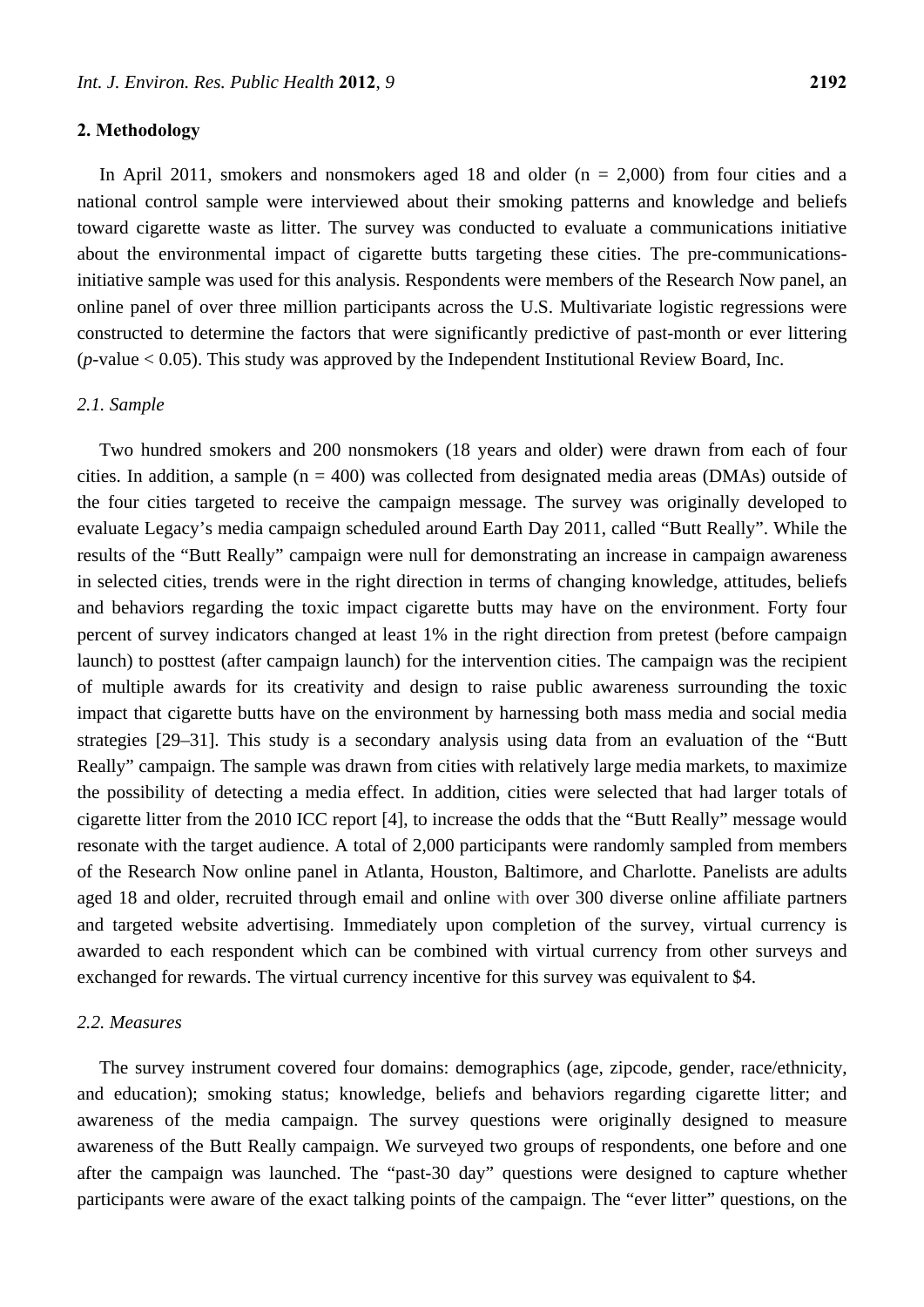other hand, were designed to gauge general "ever littering" behavior among former and current smokers in the sample.

*Smoking status*. Smoking status questions were measured by items from the National Health Interview Survey, 2011 and the National Youth Tobacco Survey, 2009 [32,33]. Current smokers were defined as currently smoking cigarettes every day or some days [33] and having smoked at least 1 cigarette in the past 30 days [33]. Former smokers were defined as having smoked at least 100 cigarettes in a lifetime [33] and currently not smoking at all; never smokers were defined as having never tried smoking, even one or two puffs [32]. Average number of cigarettes smoked per day was also collected on a continuous scale [33].

*Knowledge and beliefs about cigarette litter*. The knowledge questions regarding cigarette litter were developed by the principal investigator based on talking points from the "Butt Really" campaign and were designed to measure knowledge about the biodegradability of cigarette butts, and whether discarded filters are harmful to humans and animals. Questions included, "the single most collected item in beach waste cleanup each year is?" The four possible response choices included: (1) beverage containers; (2) cigarette filters (butts); (3) fishing line/nets; (4) plastic bags. A set of belief questions was developed regarding cigarette filters to be answered on a 4-point Likert scale from 1 "strongly agree" to 4 "strongly disagree." Questions included items measuring whether or not respondents considered cigarette butts to be toxic, biodegradable, harmless when eaten by humans, harmless when eaten by animals/marine life, and dangerous if thrown in a trashcan. Responses for each question ranged from 1–4 with lower scores indicating stronger anti-litter beliefs (reverse code biodegradability question). Finally, respondents were asked, "do you consider cigarette butts to be litter?" (yes/no). Awareness questions about the "Butt Really" campaign were also included on the survey but not used in this analysis.

*Behaviors regarding cigarette litter*. The behavior questions regarding cigarette filters were developed by the principal investigator based on talking points from "Butt Really" to measure behaviors surrounding disposing of cigarette filters/butts. Ever littering of cigarette butts was defined as answering "yes" to at least one of two items: "Many people smoking outdoors dispose of their cigarette butts by dropping them on the ground. Did you ever dispose of your cigarettes in this way?" and "Many people smoking in their cars dispose of their cigarette butts by throwing/dropping them out the car window. Did you ever dispose of your cigarettes in this way?" Past-month littering was defined as selecting "on the ground," "in the sewer/gutter," or "down a drain" in response to the item, "In the past 30 days, have you disposed of your cigarette butts in any of these places?" Those who selected "a trashcan," "public ash tray," or "personal pocket ashtray" were not considered past-month litterers.

#### *2.3. Statistical Analysis*

Only the baseline survey ( $n = 2,000$ ) was used in this analysis. Two sets of bivariate logistic regressions were utilized to examine the relationship between past-month littering and ever littering as the dependent variables and each of the independent variables (namely, demographics and beliefs about cigarette butts as litter). The multivariate logistic regressions were constructed to determine the factors that were predictive of past-month or ever littering. All variables significantly related (*p*-value < 0.05) to past-month or ever littering in the bivariate logistic regressions were included in the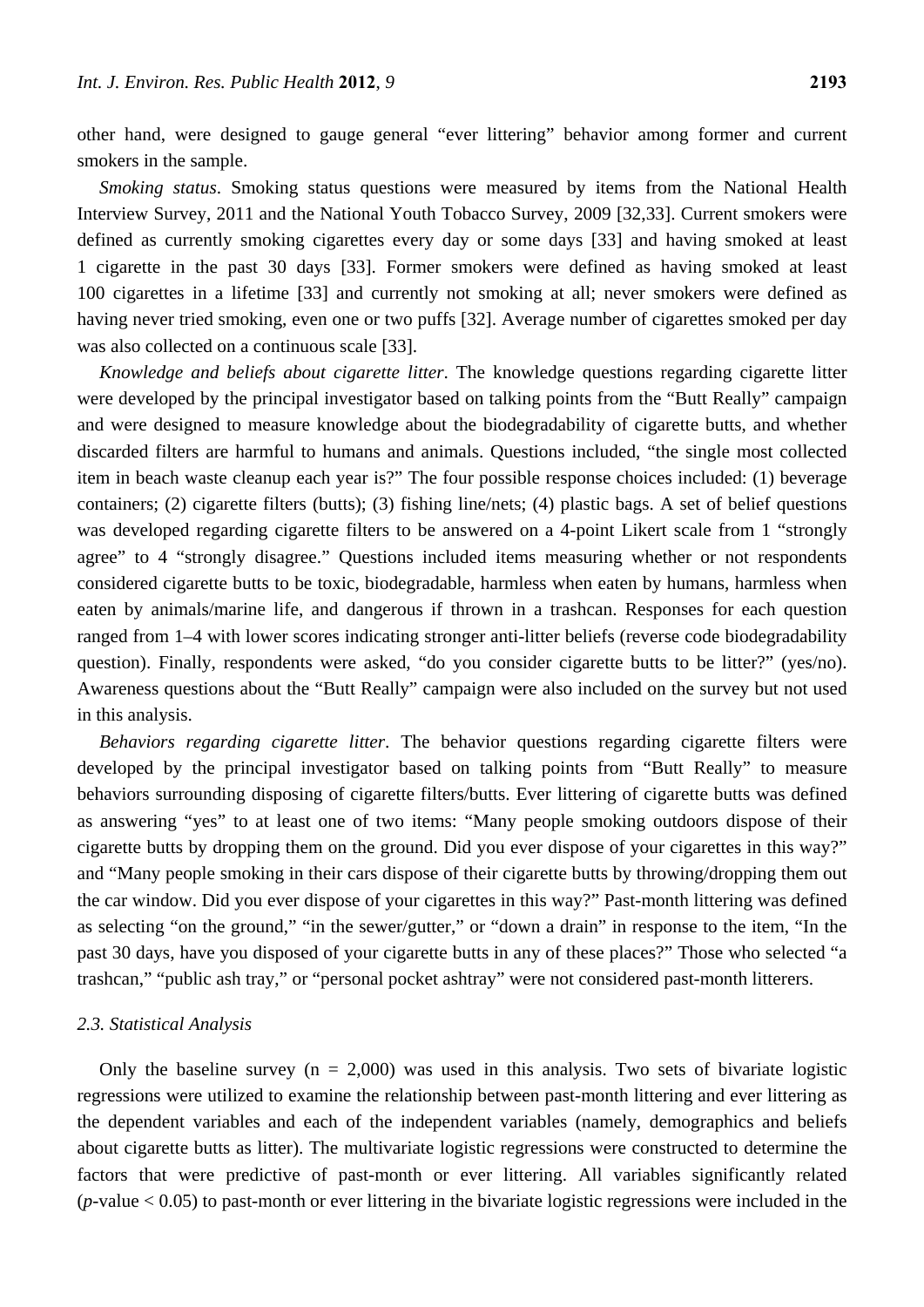multivariate logistic regression model. A stepwise regression was then used to refine the model, and a third model including all variables, regardless of bivariate significance, was also run to verify results. Results varied only slightly between models as explained below. All statistical analyses were performed using Stata statistical software, version 11.2 [34].

| Age                          | N     | $\frac{1}{2}$ |
|------------------------------|-------|---------------|
| $18 - 24$                    | 106   | 5.30          |
| $25 - 44$                    | 914   | 45.7          |
| $45 - 64$                    | 849   | 42.5          |
| $65+$                        | 131   | 6.6           |
| Gender                       |       |               |
| Male                         | 866   | 43.3          |
| Female                       | 1,134 | 56.7          |
| <b>Ethnicity</b>             |       |               |
| Hispanic                     | 116   | 5.8           |
| Non-Hispanic                 | 1,853 | 92.7          |
| Decline                      | 31    | 1.6           |
| Race                         |       |               |
| White                        | 1,640 | 82.0          |
| Black/AA                     | 141   | 7.1           |
| Asian or PI                  | 113   | 5.7           |
| NA/AN                        | 12    | 0.60          |
| <b>Mixed Race</b>            | 51    | 2.6           |
| Declined                     | 43    | 2.2           |
| <b>Education</b>             |       |               |
| Less than High school        | 9     | 0.5           |
| High school                  | 169   | 8.5           |
| <b>GED</b>                   | 19    | 1.0           |
| Some College                 | 515   | 25.8          |
| 2-year College               | 182   | 9.1           |
| 4-year College               | 689   | 34.5          |
| <b>Advanced Degree</b>       | 417   | 20.9          |
| <b>Smoking Status</b>        |       |               |
| Current                      | 1,000 | 50.0          |
| Never                        | 617   | 30.9          |
| Former                       | 383   | 19.2          |
| Cigarettes per day (smokers) |       |               |
| $1 - 20$                     | 781   | 78.1          |
| $21+$                        | 219   | 21.9          |

**Table 1.** Sociodemographic and smoking characteristics (n = 2,000).

# **3. Results**

Ē,

Sociodemographic and smoking information about the study population are presented in Table 1. Most of the respondents  $(n = 2,000)$  were white  $(82.0%)$  and non-Hispanic  $(92.7%)$ . There were slightly more female respondents (56.7%) than male respondents (43.4%), and the majority were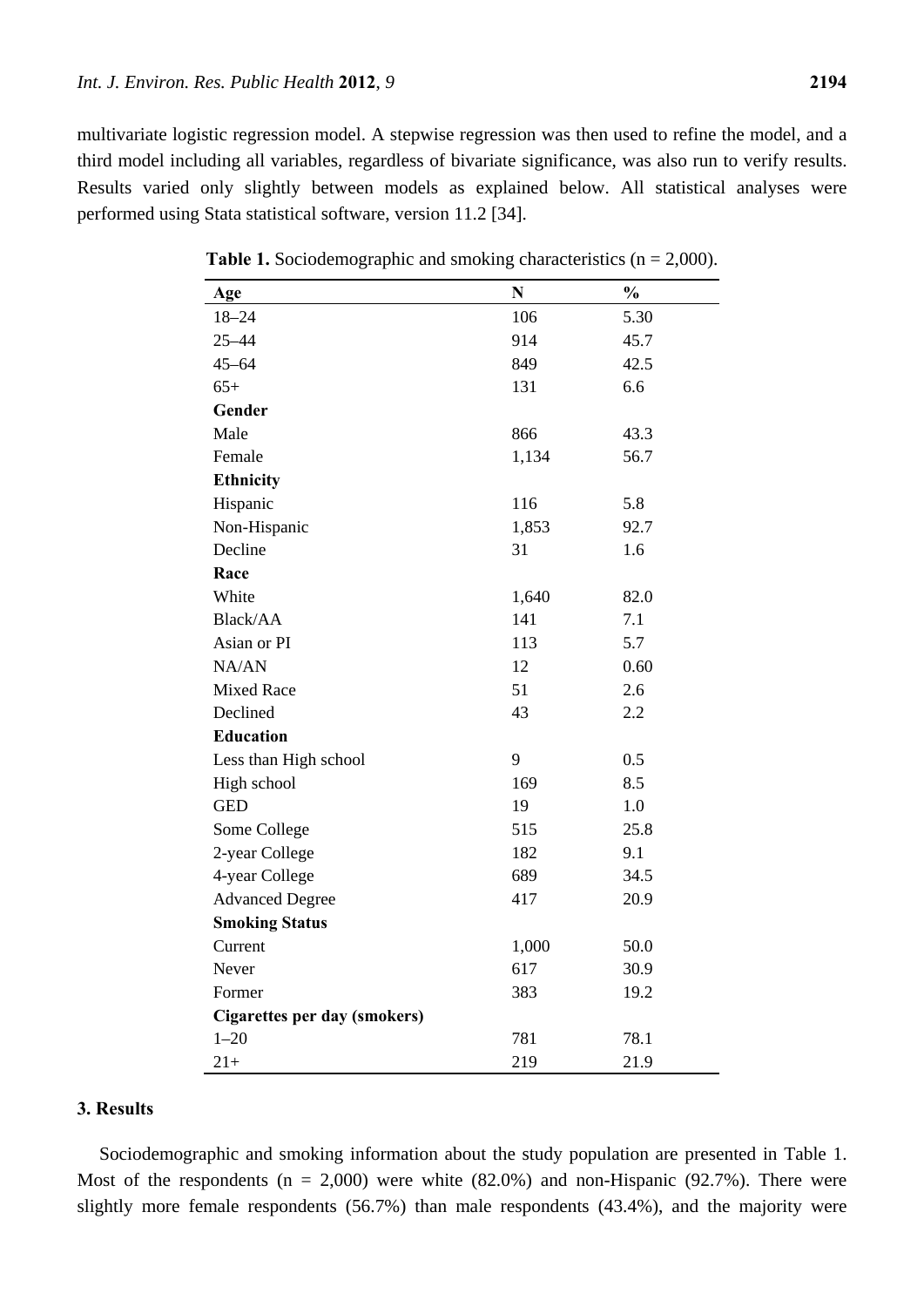between 25–64 years of age (88.2%) and had at least some college education (90.3%). Of the 1,000 nonsmokers, 38.3% were former smokers. One-fifth (21.9%) of the smokers smoked more than a pack of cigarettes per day (>20 cigarettes).

Knowledge and beliefs about cigarette litter are presented in Table 2. Data are presented for the entire sample broken out by smokers and nonsmokers. Taken together, most respondents (71.0%) correctly identified cigarette filters as the most collected item during beach clean-ups. The majority of respondents also believe that cigarette butts are toxic (75.8%), agree that it can be harmful to dispose of cigarette butts in a trashcan (84.3%), and consider cigarette butts to be litter (91.8%). Additionally, the majority of respondents disagreed or don't know that cigarette butts are biodegradable (82.4%) and harmless when eaten by humans (90.9%) or marine life (90.7%).

|                                                                | <b>Smokers</b> |               | <b>Nonsmokers</b> |               |          |                  |
|----------------------------------------------------------------|----------------|---------------|-------------------|---------------|----------|------------------|
| The single most collected item in beach                        |                | $\frac{0}{0}$ |                   | $\frac{0}{0}$ | $\chi^2$ | $\boldsymbol{P}$ |
| waste cleanup each year is:                                    | $\mathbf n$    |               | $\mathbf n$       |               |          |                  |
| Beverage containers                                            | 164            | 16.4          | 190               | 19.0          | 9.45     | 0.02             |
| Cigarette filters (butts)                                      | 739            | 73.9          | 680               | 68.0          |          |                  |
| Fishing line/nets                                              | 7              | 0.7           | 12                | 1.2           |          |                  |
| Plastic bags                                                   | 90             | 9.0           | 118               | 11.8          |          |                  |
| Cigarette butts are toxic                                      |                |               |                   |               |          |                  |
| Strongly Disagree/Disagree/DK *                                | 277            | 27.7          | 207               | 20.7          | 13.36    | 0.00             |
| <b>Strongly Agree/Agree</b>                                    | 723            | 72.3          | 793               | 79.3          |          |                  |
| Cigarette butts are biodegradable                              |                |               |                   |               |          |                  |
| Strongly Disagree/Disagree/DK                                  | 789            | 78.9          | 858               | 85.8          | 16.38    | 0.00             |
| <b>Strongly Agree/ Agree</b>                                   | 211            | 21.1          | 142               | 14.2          |          |                  |
| Cigarette butts are harmless when eaten by humans              |                |               |                   |               |          |                  |
| <b>Strongly Disagree/Disagree/DK</b>                           | 884            | 88.4          | 934               | 93.4          | 15.11    | 0.00             |
| <b>Strongly Agree/Agree</b>                                    | 116            | 11.6          | 66                | 6.6           |          |                  |
| Cigarette butts are harmless when eaten by animals/marine life |                |               |                   |               |          |                  |
| <b>Strongly Disagree/Disagree/DK</b>                           | 871            | 87.1          | 942               | 94.2          | 29.74    | 0.00             |
| <b>Strongly Agree/Agree</b>                                    | 129            | 12.9          | 58                | 5.8           |          |                  |
| It can be dangerous to throw a cigarette butt in a trashcan    |                |               |                   |               |          |                  |
| <b>Strongly Disagree/Disagree/DK</b>                           | 178            | 17.8          | 136               | 13.6          | 6.66     | 0.01             |
| <b>Strongly Agree/Agree</b>                                    | 822            | 82.2          | 864               | 86.4          |          |                  |
| Do you consider cigarette butts to be litter?                  |                |               |                   |               |          |                  |
| No/DK                                                          | 138            | 13.8          | 27                | 2.7           | 81.39    | 0.00             |
| Yes                                                            | 862            | 86.2          | 973               | 97.3          |          |                  |

**Table 2.** Attitudes and beliefs about cigarette butts as litter  $(n = 1,000)$  smokers & 1,000 nonsmokers).

 $*$  DK = "don't know".

Prevalence of cigarette butt littering, both ever littering and past-month littering, is shown in Table 3. Almost three-quarters (74.1%) of smokers reported littering their cigarette butts at one point in their lifetime by disposing of them on the ground or throwing them out of a car window. When asked about littering cigarette butts in the past month, 55.7% reported either disposing of cigarette butts on the ground, in a sewer/gutter, or down a drain.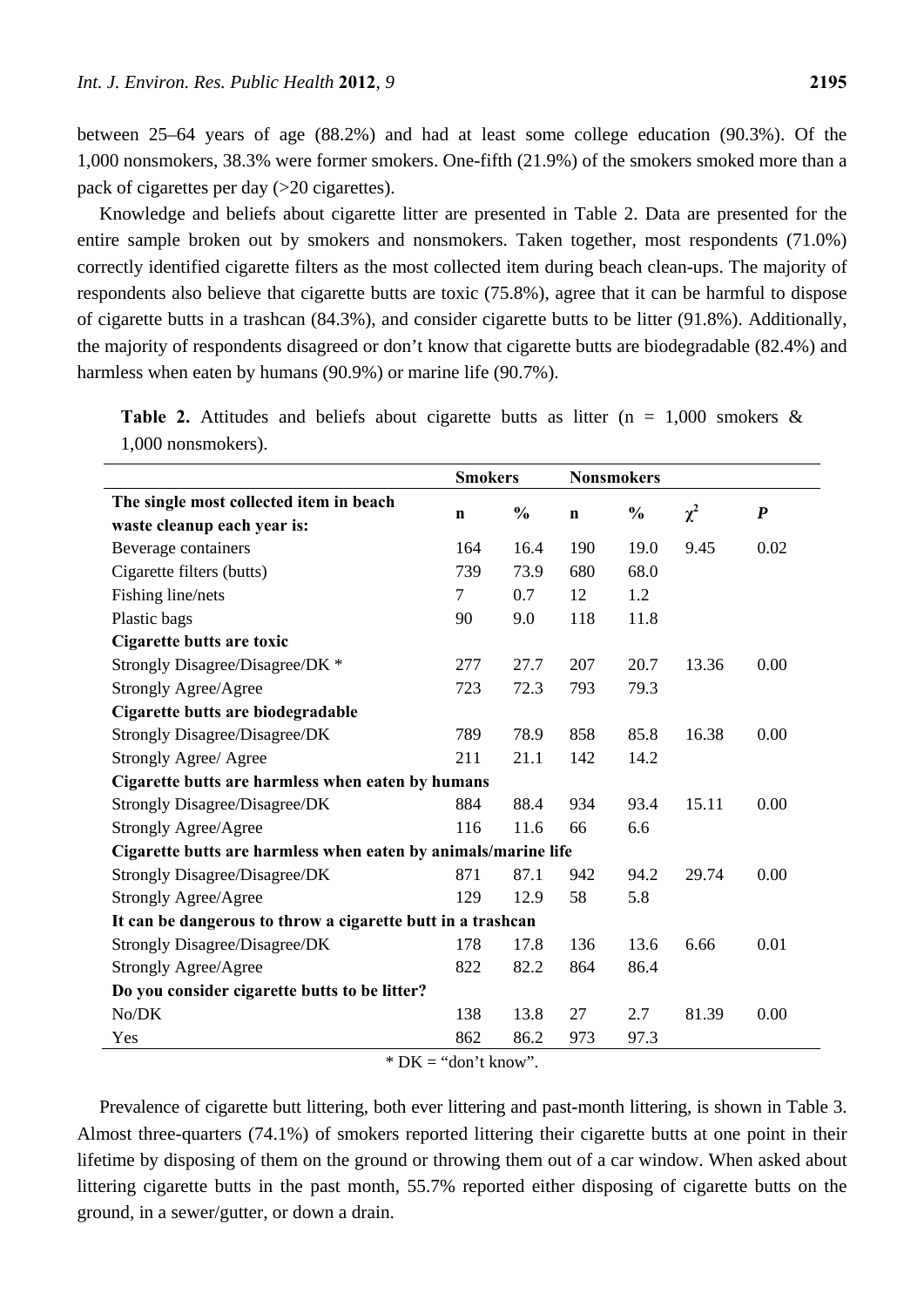| Littered cigarette butts in past month | n   | $\frac{0}{0}$ |  |
|----------------------------------------|-----|---------------|--|
| N <sub>0</sub>                         | 443 | 44.3          |  |
| Yes                                    | 557 | 55.7          |  |
| Ever littered cigarette butts          |     |               |  |
| N <sub>0</sub>                         | 259 | 25.9          |  |
| Yes                                    | 741 | 74.1          |  |

**Table 3.** Past-month  $\dagger$  and ever littering  $*$  of cigarette butts (n = 1,000, smokers only).

<sup>†</sup> Past-month littering = Disposing of cigarette butts on the ground, in a sewer/gutter, or down a drain in the last 30 days. **\*** Ever littering = ever disposing of cigarette butts by dropping them on the ground or throwing/dropping them out of a car window.

Table 4 displays the bivariate and multivariate findings for ever littering. Two of the independent variables were significantly related to ever littering in the bivariate analyses: the belief that cigarette butts are biodegradable ( $OR = 1.47$ ,  $95\%CI = 1.02$ , 2.13), and the belief that cigarette butts are litter  $(OR = 3.83, 95\%CI = 2.13, 6.93)$ . Only the latter variable remained statistically significant in the multivariate model (OR =  $3.68$ ,  $95\%$ CI = 2.04, 6.66), which included only those variables significant in the bivariate analysis. Those who did not believe or were not sure whether cigarette butts are litter were over three and half times as likely to report having littered their cigarette butts on the ground or out of a car window at one point in their lifetime.

**Table 4.** Statistically significant predictors of ever littering **†** cigarette butts among smokers  $(n = 1,000)$ .

|                                               | <b>Bivariate</b> |              |           | Multivariate * |
|-----------------------------------------------|------------------|--------------|-----------|----------------|
|                                               | <b>OR</b>        | 95%CI        | <b>OR</b> | 95%CI          |
| Cigarette butts are biodegradable             |                  |              |           |                |
| Strongly Disagree/Disagree/DK                 | Ref              |              | Ref       |                |
| Strongly Agree/ Agree                         | 1.47             | (1.02, 2.13) | 1.32      | (0.91, 1.92)   |
| Do you consider cigarette butts to be litter? |                  |              |           |                |
| No/DK                                         | 3.83             | (2.13, 6.93) | 3.68      | (2.04, 6.66)   |
| Yes                                           | Ref              |              | Ref       |                |

Ever littering  $=$  ever disposing of cigarette butts by dropping them on the ground or throwing/dropping them out of a car window. **\*** The multivariate model includes only those significant variables in bivariate analysis. OR = Odds ratio; Ref = referent.

Table 5 displays the bivariate and multivariate findings for past-month littering. Four of the independent variables were significantly related to past-month littering in the bivariate analyses: male gender (OR = 1.54,  $95\%$ CI = 1.19. 1.99); black or African American race (OR = 1.78,  $95\%$ CI = 1.06, 2.97); the belief that cigarette butts are biodegradable ( $OR = 1.58$ ,  $95\%CI = 1.16$ , 2.17); and the belief that cigarette butts are not litter (OR =  $4.26$ ,  $95\%$ CI =  $2.70$ ,  $6.70$ ).

In a multivariate logistic regression containing the variables significant in the bivariate analysis, however, only male gender (OR = 1.49,  $95\%CI = 1.14$ , 1.94) and the belief that cigarette butts are not litter (OR = 4.00,  $95\%$ CI = 2.53, 6.32) remained statistically significantly related to littering cigarette butts in the past month. Those who did not believe that cigarette butts are litter were four times as likely to have littered cigarette butts on the ground, in a gutter, or down a drain in the past month.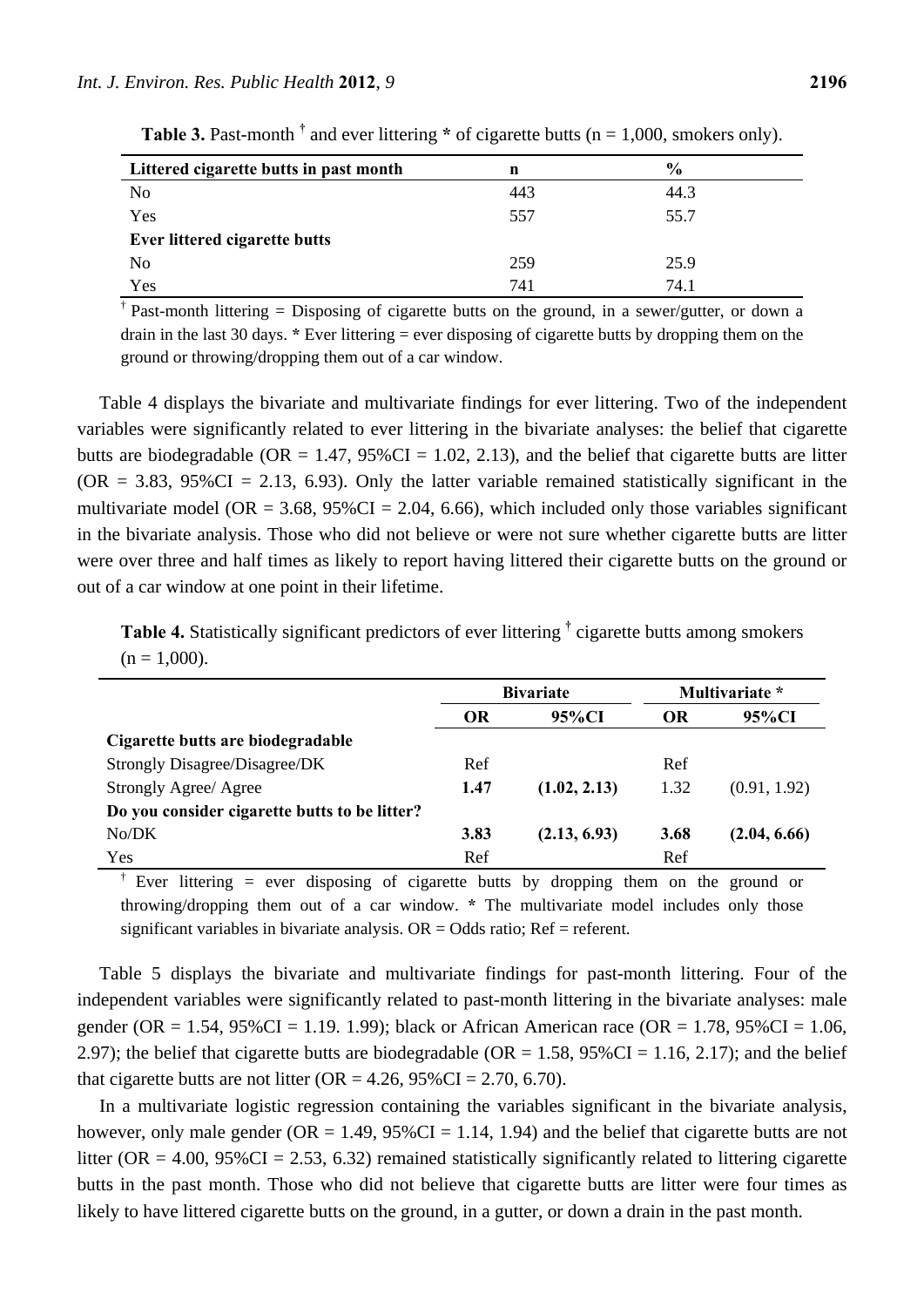|                                               |           | <b>Bivariate</b> | Multivariate * |              |  |  |
|-----------------------------------------------|-----------|------------------|----------------|--------------|--|--|
|                                               | <b>OR</b> | 95%CI            | <b>OR</b>      | 95%CI        |  |  |
| Gender                                        |           |                  |                |              |  |  |
| Male                                          | 1.54      | (1.19, 1.99)     | 1.49           | (1.14, 1.94) |  |  |
| Female                                        | Ref       |                  | Ref            |              |  |  |
| Race                                          |           |                  |                |              |  |  |
| White                                         | Ref       |                  | Ref            |              |  |  |
| Black/AA                                      | 1.78      | (1.06, 2.97)     | 1.69           | (1.00, 2.87) |  |  |
| Asian or PI                                   | 1.20      | (0.68, 2.11)     | 0.99           | (0.55, 1.78) |  |  |
| NA/AN                                         | 1.06      | (0.28, 3.99)     | 0.98           | (0.24, 3.94) |  |  |
| <b>Mixed Race</b>                             | 1.49      | (0.72, 3.07)     | 1.85           | (0.88, 3.86) |  |  |
| Declined                                      | 1.20      | (0.57, 2.56)     | 1.02           | (0.47, 2.23) |  |  |
| Cigarette butts are biodegradable             |           |                  |                |              |  |  |
| Strongly Disagree/Disagree/DK                 | Ref       |                  | Ref            |              |  |  |
| Strongly Agree/ Agree                         | 1.58      | (1.16, 2.17)     | 1.31           | (0.95, 1.83) |  |  |
| Do you consider cigarette butts to be litter? |           |                  |                |              |  |  |
| No/DK                                         | 4.26      | (2.70, 6.70)     | 4.00           | (2.53, 6.32) |  |  |
| Yes                                           | Ref       |                  | Ref            |              |  |  |

**Table 5.** Statistically significant predictors of past-month cigarette butt littering <sup>†</sup> among smokers ( $n = 1,000$ ).

**\*** The multivariate model includes only those significant variables in bivariate analysis. OR = Odds ratio; Ref = referent. <sup>†</sup> Past-month littering = Disposing of cigarette butts on the ground, in a sewer/gutter, or down a drain within the last 30 days.

When all independent variables were included in the models, not just those which were significant in the bivariate analyses, results were the same, with one exception: black/African American race remained statistically significant in the past-month analysis. Models for both outcome variables, ever littering and past-month littering, were refined using stepwise logistic regression, with unchanging results.

# **4. Discussion**

The majority of respondents believed that cigarette butts are harmful to the environment. However, one quarter of respondents did not believe cigarette butts are toxic, and more nonsmokers believed cigarette butts to be litter than smokers. In fact, across all cigarette litter attitude and belief items, nonsmokers endorsed the attitude that cigarette butts are harmful to the environment in greater proportions than smokers, indicating that more education needs to be done to address this dichotomy. Even though most smokers acknowledged that littering tobacco products could have damaging effects, our study found a clear disconnect between behaviors and beliefs. Despite the fact that 86% of smokers consider cigarette butts litter, three-quarters reported disposing of them on the ground or out of a car window at one time or another.

To our knowledge, this was the first national non-industry-sponsored study of cigarette littering knowledge, beliefs and practices. In Keep America Beautiful's 2009 "Littering Behavior in America" report funded by Philip Morris, researchers observed individuals' littering behavior in 130 public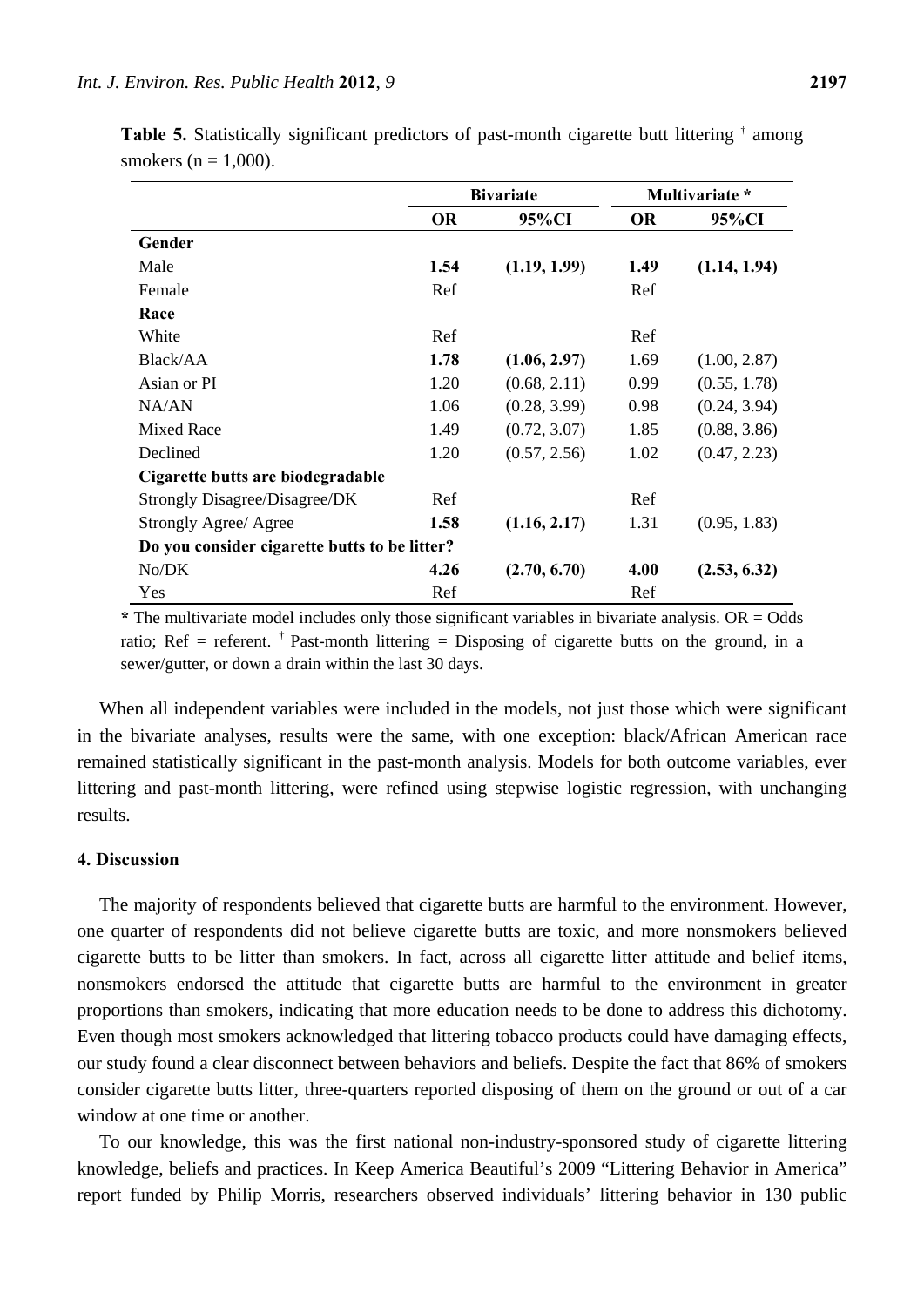outdoor locations, and found that among all instances when smokers discarded cigarettes, 65% were littered [28,35]. Although Keep America Beautiful measured observed littering (rather than reported littering), their rate is comparable to the self-reported past-month and ever-littering rates found in this study. Keep America Beautiful also measured littering intentions and found that smokers were most likely to report that, among all types of items, they would most likely litter cigarette butts [28].

While many states have conducted observational litter studies, only a few have surveyed their residents about their self-reported tobacco littering behaviors. However, a 2001 report of littering in Iowa found that 18% of respondents had littered tobacco products in the past two years [36] and a 2009 study sponsored by the Texas Department of Transportation found a 6% past-month cigarette littering rate [37]. While Iowa and Texas' rates appear lower than those found in our study, it is difficult to compare their findings to this study because the state analyses include a large proportion of nonsmokers. The same study of Texas drivers found that 62% of smokers said they or their passengers have at some point thrown a cigarette butt out of the car window [37].

Other countries have conducted national cigarette littering studies. In accordance with our findings, a 1996 nationally representative study by Tidy Britain Group (formerly ENCAMS, now Keep Britain Tidy) found that 75% of smokers in the UK had ever dropped their cigarette butts on the ground. As in the current study, the UK study also found that men are more likely than women to litter their cigarettes [38]. Another industry estimate from a Philip Morris-sponsored study in 1995 indicated that 45% of smokers disposed of their cigarette filters on the ground when attending events outside [39].

Regression analyses in this study showed that not considering cigarette butts to be litter was the primary factor that influenced cigarette littering behavior. The Texas Department of Transportation study also found that 8% of smokers who have thrown cigarettes out of their cars do not consider cigarettes butts litter compared to almost 13% of smokers who littered in this study [37]. However, comparing our results to Texas' is problematic since their smoker sample was very small.

In a qualitative study by one tobacco manufacturer from the mid-1990s, researchers found that the perception of cigarettes as litter depended on the quantity of cigarette filters on the ground. The greater the number of cigarettes in the picture respondents were shown, the more likely they were to perceive the used cigarettes as litter [39]. Similarly, a 2008 ENCAMS qualitative study found that smokers only felt that littered cigarette butts were a problem when there were several in sight [40]. Focus groups conducted by Philip Morris in 1998 found that adult smokers acknowledged their behavior as littering but justified it as acceptable since there did not appear to be an environmental impact [41]. Washington state conducted litter focus groups in 2000 and concluded that "clearly defining what constitutes litter" should be considered and cited cigarette litter as a major example [42]. Based on our findings and previous research, cigarette litter prevention campaigns that emphasize that cigarette butts—in even the smallest quantities—are indeed litter could have an impact on behavior. Yet, given that most smokers in our sample acknowledge that cigarette butts are litter yet litter them anyway, the term "litter", is, perhaps, too innocuous to change behavior. In this study, the authors refer to "cigarette litter" as the term to describe improperly discarded cigarette butts for the purpose of our survey. However, other cigarette litter clean up advocates, such as the Cigarette Butt Pollution Project (CBPP) [43] led by Dr. Thomas Novotny, the primary advocate and researcher in the U.S. on this issue, has reframed the problem as "cigarette butt waste" rather than "litter." This difference in terminology is recommended on the CBPP website, stating that "Butt waste isn't just litter: Filters falsely reassure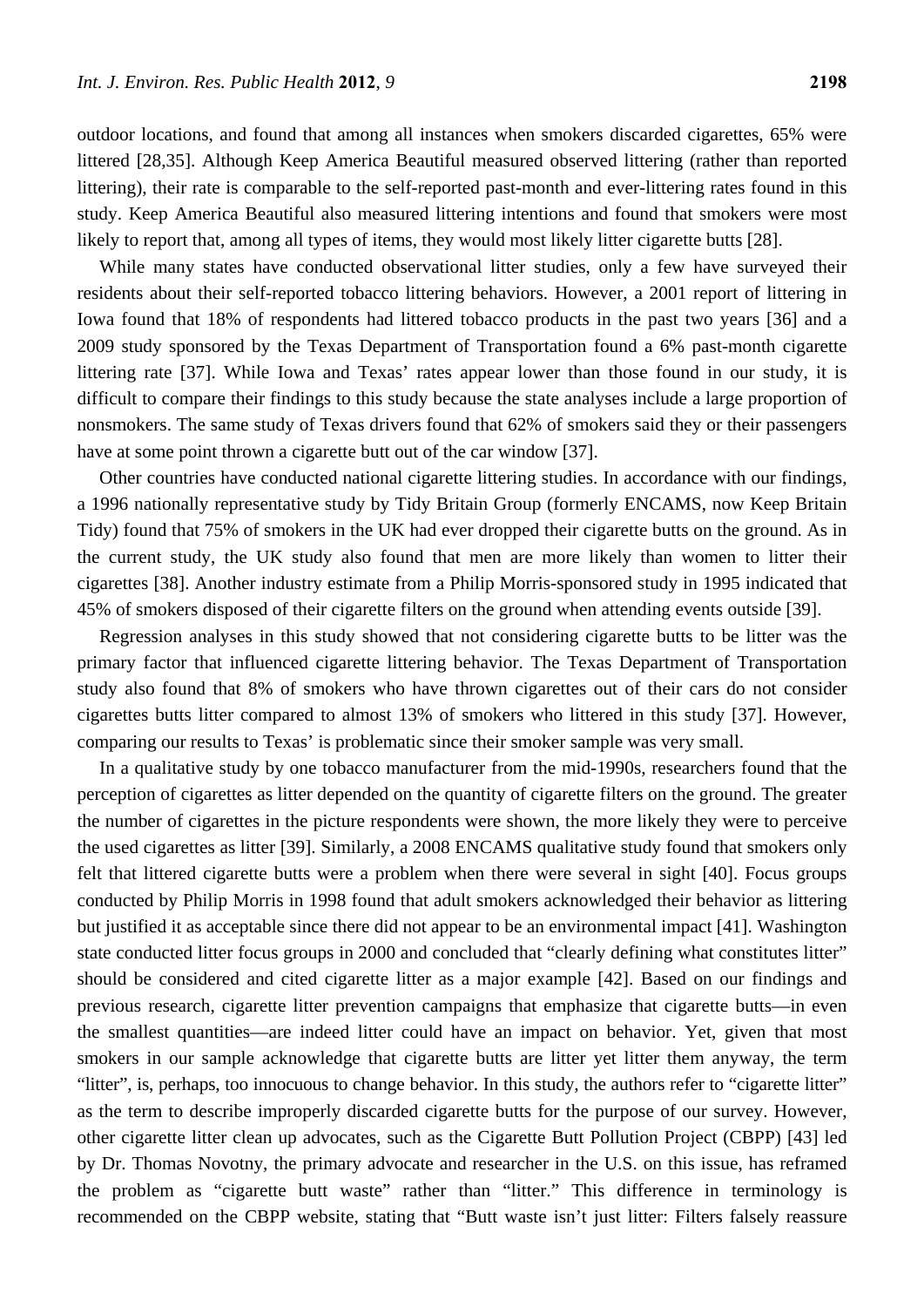smokers, and cigarette waste damages habitat, landscapes, and ecosystems; ignites destructive, deadly fires; poisons wildlife and children; consumes tax dollars for cleanup and disposal; and lasts forever!" [44]. According to Dr. Novotny, since many U.S. states treat electronics and plastic bottles as toxic waste through various policies, in future discourse, consciously emphasizing the true environmental threat of cigarette butts as waste could ignite similar public concern [9].

While only significant in bivariate analyses, belief that cigarettes are biodegradable did approach significance in predicting cigarette littering behavior. Past research into tobacco industry documents shows that the industry has conducted focus groups with smokers on this issue [12]. A qualitative study by Philip Morris in 1995 found that most smokers do perceive used cigarette filters to be biodegradable [39]. The 2008 ENCAMS study found that smokers perceived cigarette butts as "biodegradable and easily displaced" [40]. On the other hand, results of focus groups conducted in 1997 on behalf of Philip Morris found that, in concurrence with our findings, most smokers did *not* believe cigarette filters to be biodegradable [45]. This confusion reflects the need for a clear message about cigarette filter biodegradability to the public. The message should address this misunderstanding by clarifying that although filters are technically biodegradable, in reality, they do not disappear from places where people actually drop them. Alternatively, perhaps a more convincing and concise argument to the public is that regardless of whether or not the plastic filter breaks down, toxic chemicals released from cigarette butts can persist in water and soil.

Research on cigarette litter attitudes and behavior is vital to crafting communication campaigns that will shift social norms. Understanding why smokers toss their cigarettes to the ground or out of their car windows can inform not only anti-littering messaging, but perhaps quit-smoking messages tailored for environmentalists as well. The harmful impact that the ubiquitous cigarette butt has on the environment could be another reason for smokers to quit. In fact, public health campaigns have recently started to promote this message alongside information about the health and economic impacts of smoking. In their 2011 "Thrown Away" advertisement, the California Tobacco Control Program shows a cigarette butt on its journey from a smoker's mouth to the pavement, through the sewer and finally landing on a beach, warning viewers that "cigarettes are not just dangerous when they're smoked. They're dangerous long after" [46].

# **5. Limitations**

The ever-littering and past-month littering questions were worded differently such that they measured different littering behaviors, not just different time frames. Had the past-month littering item been worded the same as the ever-littering item, *i.e.*, have you ever discarded your cigarette on the ground or out of a car window, it is possible that the proportion of smokers indicating they had littered in the past month would have been different.

In addition, littering is a sensitive behavior. As such, it is possible that self-report of littering behavior is underestimated in this study, making our estimate of cigarette littering prevalence a conservative one. For instance, our regression analyses found that among smokers, men were more likely to report that they had tossed their cigarette butts down a drain, in a gutter or sewer or on the ground in the past month compared to women. However, Keep America Beautiful reported that when observing behavior, men and women were equally likely to litter their cigarette butts. They concluded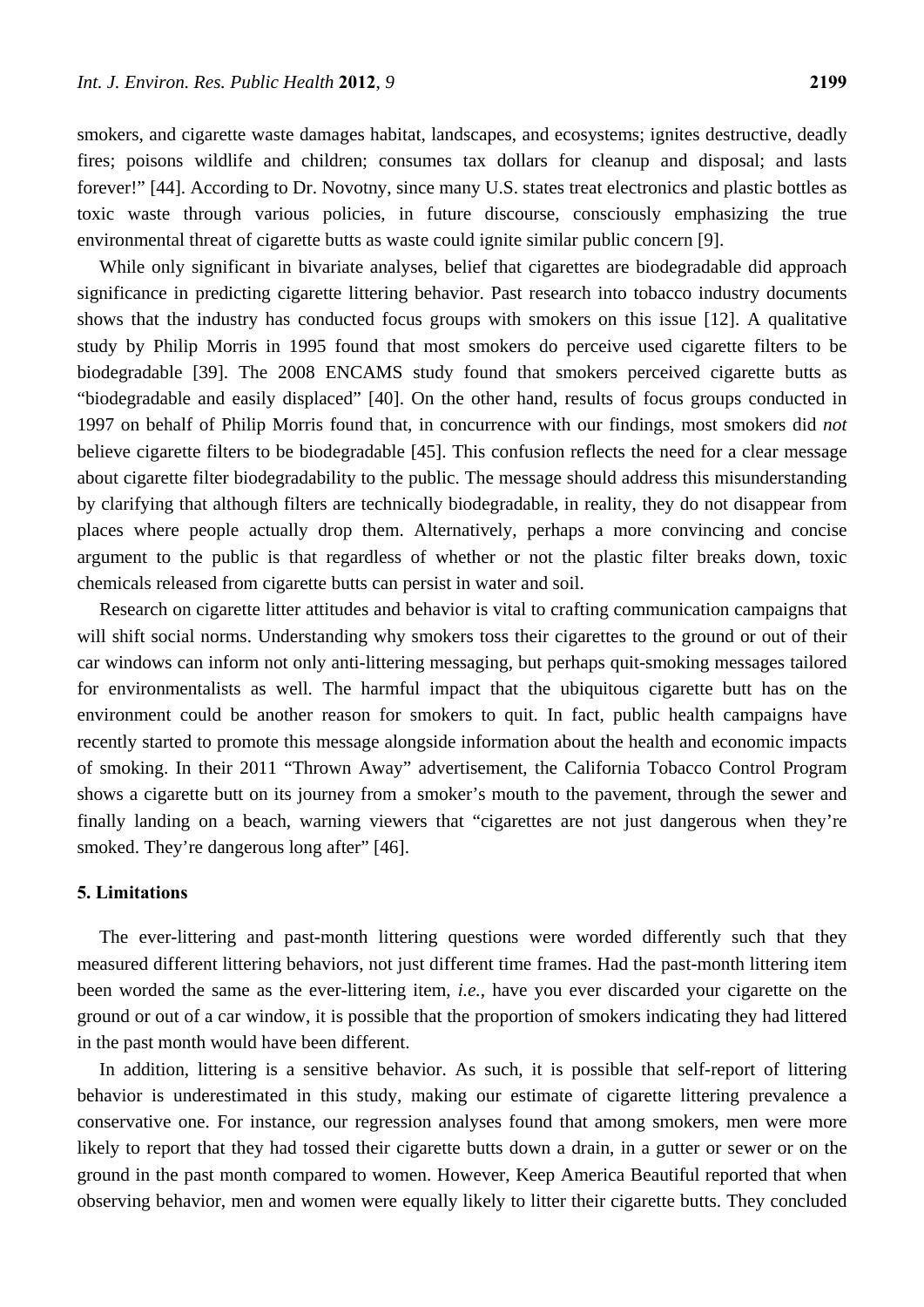that, across all types of littering, females and males littered in equal proportions but that men were more likely to *report* their behavior and felt a lower personal obligation to not litter [28]. Given these findings, it is not surprising that in ENCAMS' research, they found that women felt guiltier about littering cigarette butts and some even characterized the action as more improper for women [40]. An anti-cigarette littering campaign might be successful if it targets women and perhaps, exposes the hypocrisy of people who claim they do not litter.

Also, while the lack of peer-reviewed literature on cigarette litter attitudes and behavior made item creation necessary, the investigator-created survey questions were not tested for validity or reliability prior to implementation. Lastly, the authors are limited in the data available with which to compare to the results of this study. The vast majority of national litter studies with data specifically on cigarette waste attitudes were directed or supported by the tobacco industry. Thus, instead of not comparing the data to published studies, it was decided to compare the findings of this study with the only available national data, which is industry sponsored.

## **6. Conclusions**

While most smokers and nonsmokers today understand that cigarette litter is an environmental problem, a minority of smokers still do not recognize flicked cigarettes butts as litter or waste. We found that this misunderstanding was associated with littering behavior, indicating that education is still needed, especially in light of new evidence on the toxicity of cigarette butts [14,15]. This study begins to fill an important gap in the literature on non-tobacco industry funded research on tobacco littering. Our findings could help to inform a cessation campaign tailored for environmentalists whose message is to encourage smokers to reduce the damage that cigarettes have done to both their health and to the global environment. Future research could examine whether an environmental message is effective in smoking cessation.

#### **Acknowledgments**

The authors would like to thank Jane Allen from the Research and Evaluation Department at Legacy for her assistance editing the manuscript.

#### **Conflict of Interest**

The authors declare no conflict of interest.

# **References**

- 1. Mokdad, A.H.; Marks, J.S.; Stroup, D.F.; Gerberding, J.L. Actual causes of death in the United States, 2000. *J. Am. Med. Assoc.* **2004**, *291*, 1238–1245.
- 2. Danaei, G.; Ding, E.L.; Mozaffarian, D.; Taylor, B.; Rehm, J.; Murray, C.J.; Ezzati, M. The preventable causes of death in the United States: Comparative risk assessment of dietary, lifestyle, and metabolic risk factors. *PLoS Med.* **2009**, *6*, 1–21.
- 3. Keep America Beautiful. *National Visible Litter Survey and Litter Cost Study*; Keep America Beautiful: Stamford, CT, USA, 2009.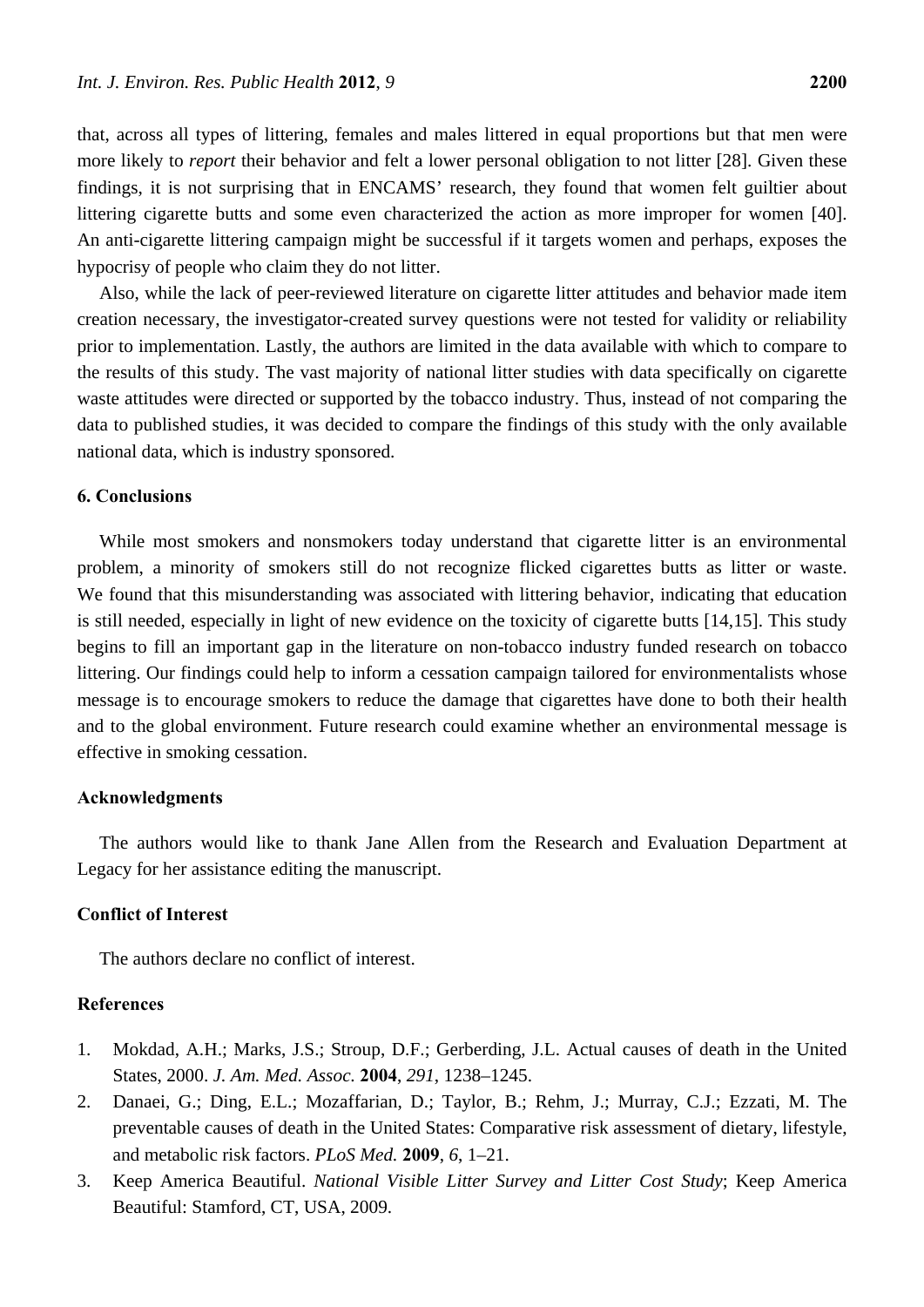- 4. Ocean Conservancy. *Tracking Trash: 25 Years of Action for the Ocean*; Ocean Conservancy: Washington, DC, USA, 2011.
- 5. Schneider, J.E.; Peterson, N.A.; Kiss, N.; Ebeid, O.; Doyle, A.S. Tobacco litter costs and public policy: A framework and methodology for considering the use of fees to offset abatement costs. *Tob. Control* **2011**, *20(Suppl 1)*, i36–i41.
- 6. Luke, J.A. Degradability of Filter Materials and Plastics Packaging; Bates No. 401341580- 401341583. 1991. Available online: http://legacy.library.ucsf.edu/tid/rvj95a99 (accessed on 22 December 2011).
- 7. Haynes, S.; Stricler, D.V.; Wilson, S.A. Study of the Environment Degradation of Cigarette Filters: A Stimulation of the Roadside or Parking Lot Environment. Eastman Chemical; Bates No. 2053814736/4740. 1999. Available online: http://legacy.library.ucsf.edu/tid/oro93a00 (accessed on 13 May 2012).
- 8. Puls, J.; Wilson, S.A.; Hölter, D. Degradation of cellulose acetate-based materials: A review. *J. Polym. Environ.* **2011**, *19*, 152–165.
- 9. Novotny, T.E.; Lum, K.; Smith, E.; Wang, V.; Barnes, R. Cigarettes butts and the case for an environmental policy on hazardous cigarette waste. *Int. J. Environ. Res. Public Health* **2009**, *6*, 1691–1705.
- 10. Hon, N.-S. Photodegradation of cellulose acetate fibers. *Polym. Sci. A Polym. Chem.* **1977**, *15*, 725–744.
- 11. Ishigaki, T.; Sugano, W.; Nakanishi, A.; Tateda, M.; Ike, M.; Fujita, M. The degradability of biodegradable plastics in aerobic and anaerobic waste landfill model reactors. *Chemosphere* **2004**, *54*, 225–233.
- 12. Smith, E.A.; Novotny, T.E. Whose butt is it? Tobacco industry research about smokers and cigarette butt waste. *Tob. Control* **2011**, *20(Suppl 1)*, i2–i9.
- 13. Judge Rules against Big Tobacco—Sides with Government in Multibillion-Dollar Racketeering Case, But Companies Don't Have to Pay for Cessation Campaigns. 2006. Available online: http://money.cnn.com/2006/08/17/news/companies/tobacco\_ruling/index.htm (accessed on 29 May 2012).
- 14. Slaughter, E.; Gersberg, R.M.; Watanabe, K.; Rudolph, J.; Novotny, T.E. Toxicity of cigarette butts, and their chemical components, to marine and freshwater fish. *Tob. Control* **2011**, *20(Suppl 1)*, i25–i29.
- 15. Moerman, J.W.; Potts, G.E. Analysis of metals leached from smoked cigarette litter. *Tob. Control*  **2011**, *20(Suppl 1)*, i30–i35.
- 16. Micevska, T.; Warne, M.S.J.; Pablo, F.; Patra, R. Variation in, and causes of, toxicity of cigarette butts to a cladoceran and microtox. *Arch. Environ. Contam. Toxicol.* **2006**, *50*, 205–212.
- 17. Tobacco Institute. A Second Proposal for Industry "Litter" Policy; Bates No. TI08971985/1991; 1985. Available online: http://legacy.library.ucsf.edu/tid/nuz30c00 (accessed on 22 December 2011).
- 18. Keep America Beautiful. What We Do. Available online: http://www.kab.org/site/PageServer? pagename=whatwedo (accessed on 11 May 2012).
- 19. Smith, E.; McDaniel, P. Covering their butts: Responses to the cigarette litter problem. *Tob. Control*  **2011**, *20*, 100–106.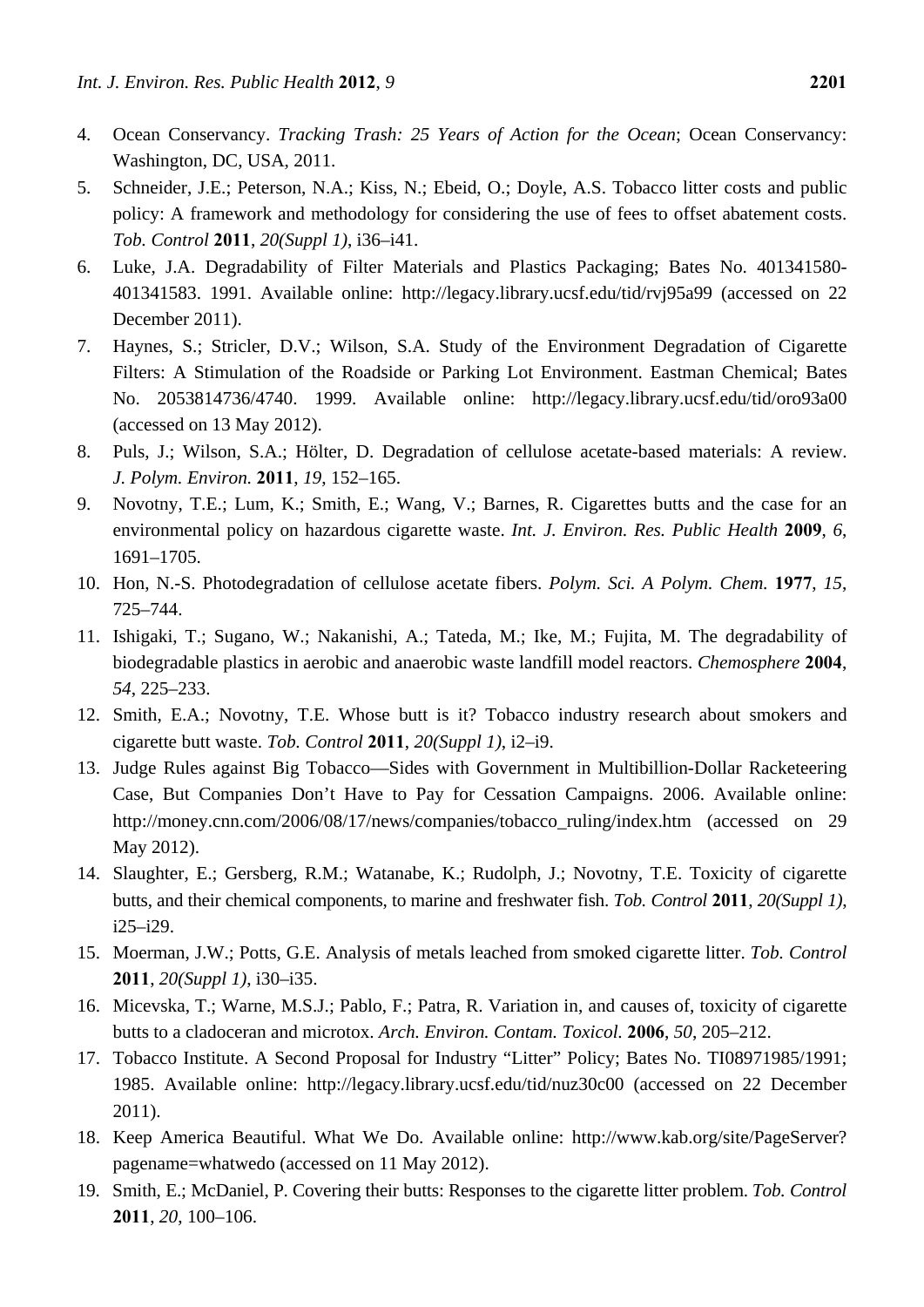- 20. Keep Britain Tidy. Cigarette Litter. 2010. Available online: http://www.keepbritaintidy.org/ Campaigns/pastcampaigns/cigarette/Default.aspx (accessed on 11 May 2012).
- 21. Campbell, F. *People Who Litter*; ENCAMS: Wigan, UK, 2007.
- 22. Tobacco Manufacturers' Association: Representing the UK Tobacco Sector. Policy & Legislation: Litter. Available online: http://www.the-tma.org.uk/policy-legislation/litter/ (accessed on 11 May 2012).
- 23. Keep Britain Tidy. How Are We Funded? Available online: http://www.keepbritaintidy.org/ AboutUs/HowWeOperate/Funding/Default.aspx (accessed on May 2012).
- 24. Tobacco Manufacturers' Association: Representing the UK Tobacco Sector. About Us. Available online: http://www.the-tma.org.uk/about/ (accessed on 11 May 2012).
- 25. Johnson, J. Littering Drops Sharply, According to KAB Report; Waste & Recycling News. 21 December 2009.
- 26. Keep America Beautiful. Litter Prevention. Available online: http://www.kab.org/site/ PageServer?pagename=Focus\_litter\_prevention (accessed on 7 December 2011).
- 27. Chapman, S. Butt clean up campaigns: Wolves in sheep's clothing? *Tob. Control* **2006**, *15*, doi:10.1136/tc.2006.017590.
- 28. Keep America Beautiful. *Littering Behavior in America: Results of a National Study*; Keep America Beautiful: San Marcos, CA, USA, 2009.
- 29. PR News. Nonprofit PR Awards. Available online: http://www.prnewsonline.com/ nonprofitPRawards2012/ (accessed on 2 April 2012).
- 30. MarCom Awards. Legacy. Available online: http://www.marcomawards.com/search-gold-2011.php (accessed on 2 April 2012).
- 31. Hermes Creative Awards. 2012 Platinum Winners. Available online: http://www.hermesawards.com/winners-browse/2012/1 (accessed on 8 May 2012).
- 32. National Youth Tobacco Survey (NYTS). *2009 Questionnaire*; CDC: Atlanta, GA, USA; pp. 1–8.
- 33. *DRAFT 2011 National Health Interview Survey Questionnaire—Sample Adult Adult Identification*; CDC: Atlanta, GA, USA, 2011.
- 34. *Stata Statistical Software for Professionals*, version 11.2. Available online: www.stata.com (accessed on 6 June 2012).
- 35. Schultz, P.W.; Bator, R.J.; Large, L.B.; Bruni, C.M.; Tabanico, J.J. Littering in context: Personal and environmental predictors of littering behavior. *Environ. Behav.* **2011**, doi:10.1177/ 0013916511412179.
- 36. Iowa Department of Transportation. *Iowa Department of Transportation 2001 Litter Survey Results*; Iowa Department of Transportation: Des Moines, IA, USA, 2002.
- 37. Texas Department of Transportation. 2009 Litter Attitudes and Behaviors Study. Available online: http://dontmesswithtexas.org/research/ (accessed on 6 June 2012).
- 38. Tidy Britain Group. Attitudes Towards Cigarette Disposal Outdoors; Bates No. 2065184690/ 4727. 1996. Available online: http://legacy.library.ucsf.edu/tid/gkq47d00 (accessed on 22 December 2011).
- 39. Callaham, P. Summary of Environmental Qualitative Research; Bates No. 2051565214/5222. 1995. Available online: http://legacy.library.ucsf.edu/tid/aur06c00 (accessed on 22 December 2011).